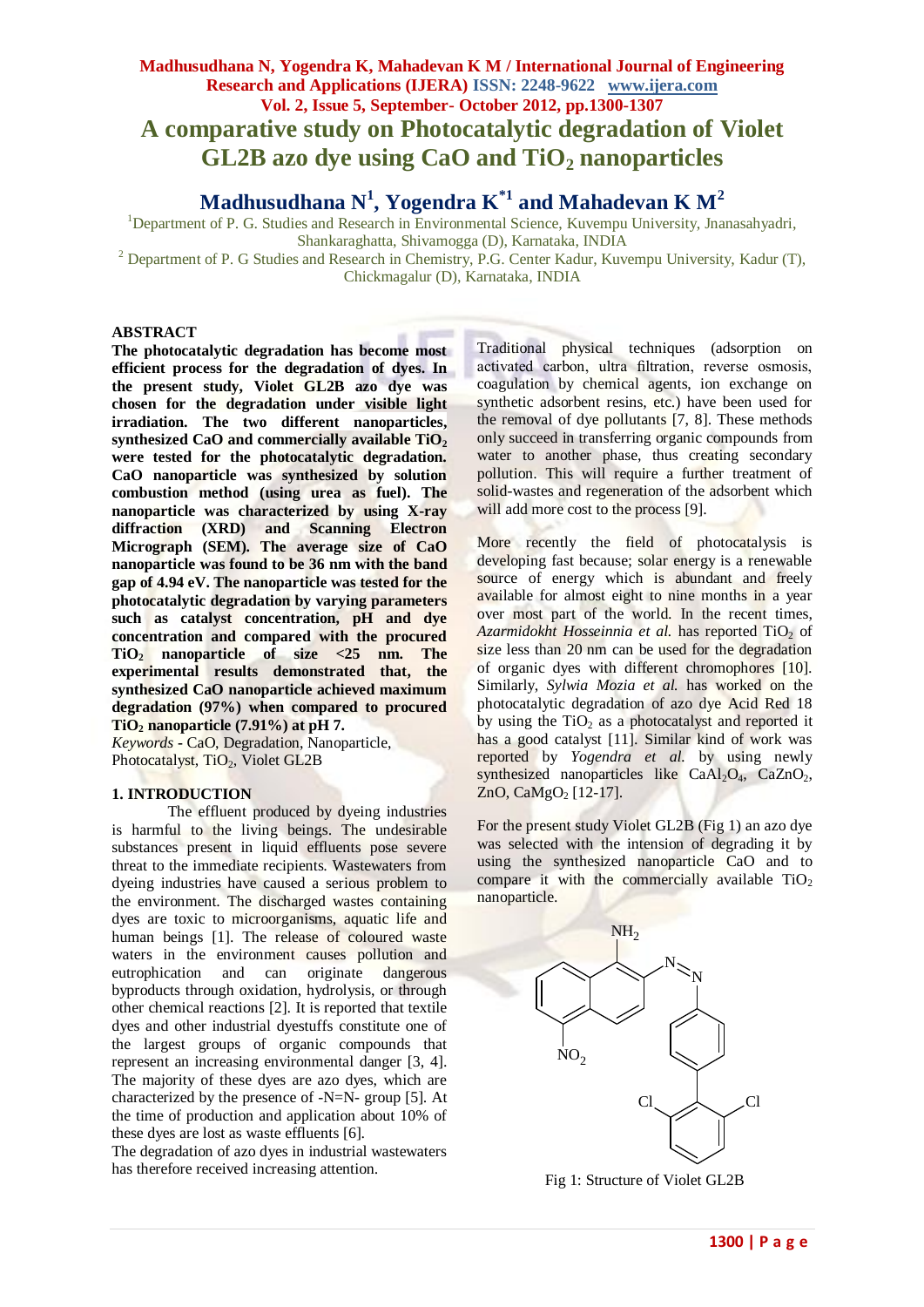# **2. MATERIALS AND METHODS**

#### **2.1 Materials and Reagents**

From Sigma Aldrich, Mumbai the  $TiO<sub>2</sub>$ nanoparticle of size <25 nm was procured. CaO nanoparticle was synthesized in the laboratory condition by solution combustion method using  $Ca(NO<sub>3</sub>)<sub>2</sub>$  and fuel urea. The commercially available azo dye Violet GL2B was used for the degradation study (Fig 1). The chemicals like calcium nitrate  $(Ca(NO<sub>3</sub>)<sub>2</sub>$ . 4H<sub>2</sub>O) (99%, AR) and urea (NH<sub>2</sub> CO) NH2) (99%, AR) were obtained from Hi-media chemicals, Mumbai. The UV-VIS single beam spectrophotometer 119 (Systronics) has been used for recording the absorbance at  $\lambda_{\text{max}}$ .

#### 2.2 Synthesis of CaO

The solution combustion synthesis is a simple and rapid process, which allows effective synthesis of a variety of nanosize materials [18]. This process involves a self sustained reaction in homogeneous solution of different oxidizers (e.g., metal nitrates) and fuels (e.g., urea).

The CaO nanoparticle was prepared by solution combustion method, using calcium nitrate with fuel urea. Stoichiometric amounts of Calcium nitrate and fuel Urea were calculated using the total oxidizing and reducing valencies of the compounds which serve as numerical coefficients for stoichiometric balance. Ca( $NO_3$ ), 4H<sub>2</sub>O (14.16 g) and fuel ( $NH_2$ CO)  $NH<sub>2</sub>$ ) (6 g) were dissolved in minimum quantity of water in a silica Crucible (with a volume of  $100 \text{ cm}^3$ ). The mixture was introduced into the muffle furnace which was preheated at 600 °C. The solution boils and undergoes dehydration followed by decomposition along with the release of certain amount of gases forming the Calcium oxide nanoparticle. The obtained nanoparticle was crushed in a mortar to make it amorphous. According to propellant chemistry the reaction is as shown (Scheme 1) [19].

 $3Ca(NO<sub>3</sub>)<sub>2</sub> + 5NH<sub>2</sub>CONH<sub>2</sub> \longrightarrow 3CaO + 5CO<sub>2</sub> +$  $10H_2O + 8N_2$ 

#### Scheme 1: Synthesis of CaO

2.3 Characterization of the nanoparticle

CaO nanoparticle was characterized by XRD, SEM and UV absorption spectroscopy. As  $TiO<sub>2</sub>$  nanoparticle was procured the characterization was not necessary for it.

## 2.3.1 X-Ray Diffraction (XRD)

The powdered sample of CaO nanoparticle was examined by XRD and analysis was carried out on fresh sample to assess the purity of the expected phases and the degree of crystallization i.e., size, composition and crystal structure. XRD was performed by Rigaku diffractometer using  $Cu-K_a$ radiation (1.5406 Å) in a θ-2θ configuration [20].

According to the Debye Scherrer's formula:

$$
D = \left(\frac{K\lambda}{\beta\cos\theta}\right)
$$

Where  $K = 0.90$  is the Scherrer's constant,

λ the X-ray wavelength,

 $β$  is the peak width at half-maximum

 $\theta$  is the Bragg diffraction angle

The average crystallite size of CaO was found to be 36nm and indexing was done using the TREOR program (Fig 2).



Fig 2: X-Ray Diffraction of CaO

2.3.2 Scanning Electron Micrograph (SEM)

In the present study, powdered sample of CaO nanoparticle was examined by using SEM technique. This study gave us the information about the surface of the nanoparticle and its internal structure. Figure 3 illustrates SEM photographs of single crystals of CaO. The images will show the cubic crystal morphology, which are scattered. The individual crystal particles are having sharp edges.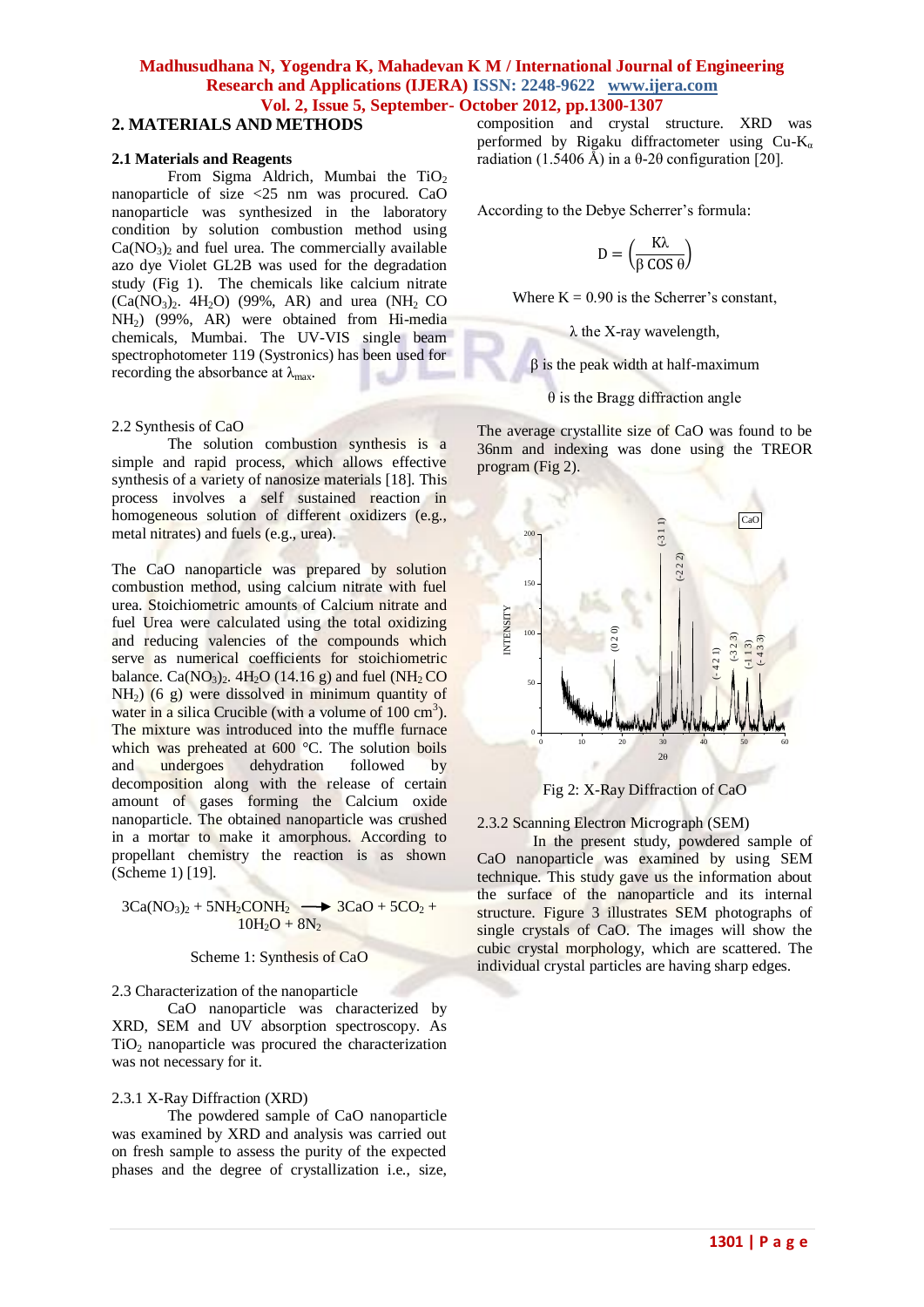



Fig 3: SEM micrographs of CaO

## 2.4 UV Absorption spectroscopy

Absorption spectra of CaO nanoparticle was recorded using (Ocean Optics DH-2000) UV-Vis spectrophotometer over the wavelength range 200- 1200 nm at Department of Nanotechnology, Kuvempu University. From this spectrum, it has been inferred that CaO nanoparticle has sufficient transmission in the entire visible and IR region (Fig 4).



Fig 4: UV Absorption of CaO

The band gap energy of the CaO was calculated using the following simple conversion equation. The band gap equation is calculated using the Planck's equation as follows.

$$
e=\frac{hC}{\lambda}
$$

 $h =$ Planck's constant,

 $C =$  Velocity of light,

 $\lambda$  = wavelength,

 $h = 4.135 \times 10^{-15}$  eV.  $C = 3 \times 10^8 \text{ m/s},$ 

$$
\lambda = - - \times 10^{-9} \text{nm}
$$

Band gap energy (eV) =  $4.135 \times 10^{-15} \times 3 \times 10^8 \times 10^9$ 

| Band gap energy $(eV) =$ |  | 1240                                                                 |
|--------------------------|--|----------------------------------------------------------------------|
|                          |  | $\left(\frac{\text{wavelength (nm)}}{\text{wavelength (nm)}}\right)$ |

| Nanoparticle           | $\lambda_{\max}(nm)$ | <b>Band</b> gap<br>Energy (eV) |
|------------------------|----------------------|--------------------------------|
| Calcium oxide<br>(CaO) | 251                  | 4.94                           |

Table 1: Band gap of CaO nanoparticles

The band gap energy of CaO is found to be 4.94 eV (Table 1). With this we can say that the band gap of semiconductor was found to be particle size dependent [21].

## **3. EXPERIMENT I**

The photocatalytic experiments were carried out in presence of direct sunlight of intensity between 100000 to130000 lux in the range 200000 (TES 1332A digital Lux meter). The experiments were carried out between 10.30 am to 1.30 pm. In all photocatalytic experiments, 100 ml of 30 ppm Violet GL2B solution was taken in 100 ml Borosil beakers. The UV-VIS spectrophotometer 119 (Systronics) was used for the determination of absorbance in the range of 200 to 800 nm. The  $\lambda_{\text{max}}$  of Violet GL2B was found to be 545 nm. A known concentration of  $TiO<sub>2</sub>$ and CaO (0.5 g/100ml) were added to two beakers containing Violet GL2B azo dye solution and kept in the direct sunlight for photocatalytic activity. Further experiments were conducted based on the degradation obtained from the photocatalytic activity of the catalysts.

#### 3.1 EXPERIMENT II

The nanoparticle with high photocatalytic activity was selected for further studies. Photocatalytic suspensions from 0.1 g, 0.2 g, 0.3 g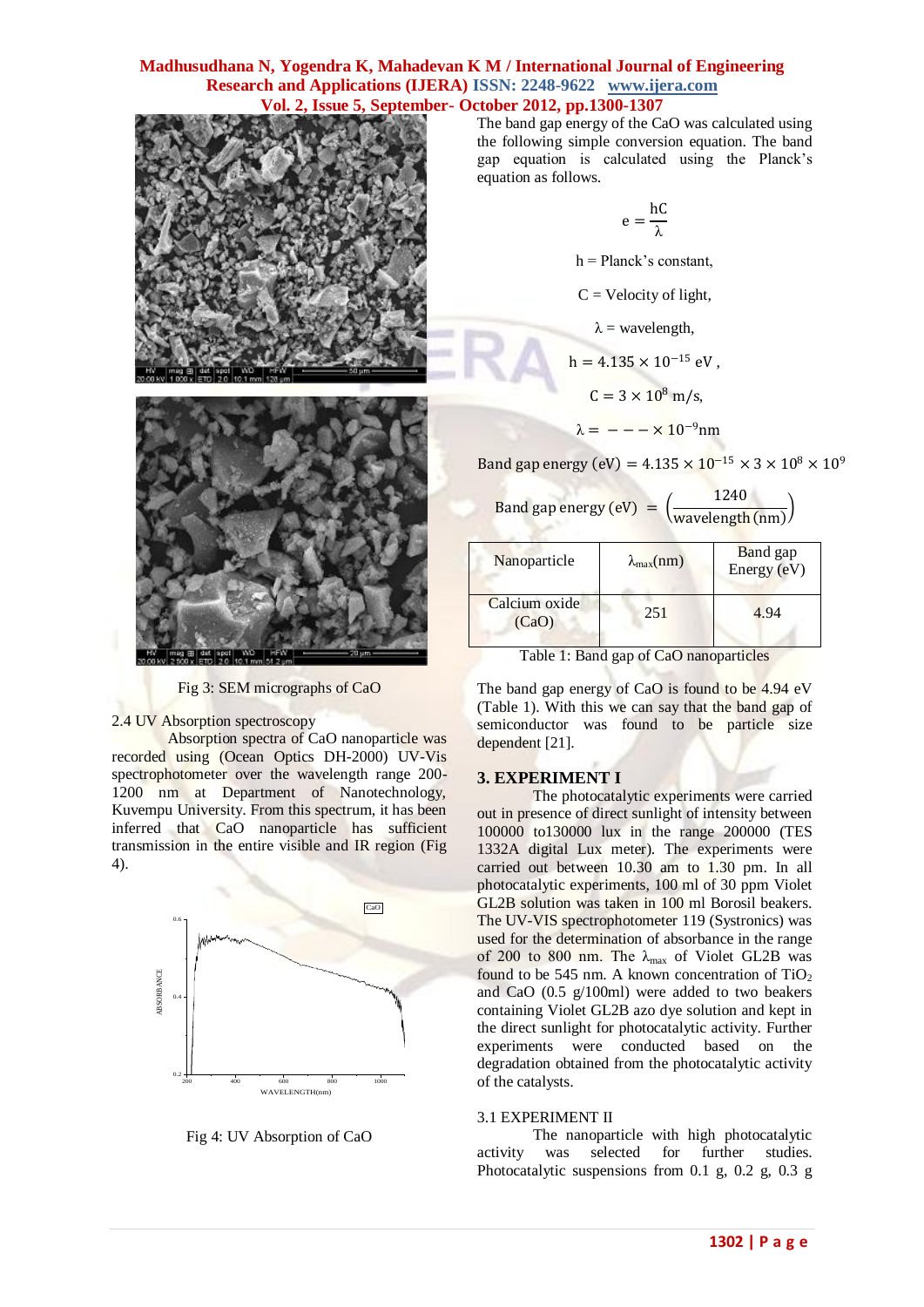upto 1 g were tested on the dye samples of 100 ml quantity. The suspension pH values were adjusted by using NaOH/HCl solutions using pH meter. Before irradiation, photocatalyst suspension was stirred in the dark to ensure the adsorption equilibrium and it was kept in sunlight for the photocatalytic degradation. Upto 120 minutes, the suspension was sampled at regular time intervals of 30 minutes and centrifuged using (EBA-Hetlich) at 3000 rpm for 15 minutes to remove photocatalyst particles. The residual concentration of the solution sample was monitored by using UV-VIS spectrophotometer 169 (Systronics) at 545 nm. The experiments were conducted for pH range 2 to 11 in order to study the efficiency of the nanoparticle on Acidic, Alkaline and Neutral conditions. The data obtained from the photocatalytic degradation experiments were used to calculate the degradation efficiency 'D'.

$$
D = \left(\frac{A_0 - A_t}{A_0}\right) \times 100
$$

Where,  $A_0$ = initial absorbance of dye solution and

 $A_t$  = absorbance at time 't'.

## **4. RESULTS AND DISCUSSION**

4.1 Effect on photocatalytic degradation

Initially, blank experiments were performed under direct sunlight without the addition of catalyst and no degradation was observed. A known concentration of TiO<sub>2</sub> and CaO (0.5  $g/100$ ml) were added to two beakers containing Violet GL2B azo dye solution (30 ppm) and kept in the sunlight for photocatalytic activity. The results showed that CaO nanoparticle have exhibited higher photocatalytic activity than  $TiO<sub>2</sub>$ . 7.95% degradation was recorded for TiO<sub>2</sub> nanoparticle and  $97\%$  for CaO (Fig 5) (Photo 1). So, with this result further study was done concentrating on the synthesized CaO nanoparticle.



Fig 5: Rate of degradation of Violet GL2B at 120 minutes. [Violet GL2B=30mg/L,  $pH=7$ , TiO<sub>2</sub>=0.5 g,  $CaO=0.5$  g].



Photo 1: Effect of photocatalytic degradation of Violet GL2B at 120 minutes. [Violet GL2B=30mg/L, pH=7,  $TiO<sub>2</sub>=0.5$  g,  $CaO=0.5$  g].

4.2 Effect of catalyst concentration

The photocatalytic degradation experiment was conducted over a range of catalyst amount from 0.1 to 1g/100ml for Violet GL2B azo dye. The CaO showed highest degradation of 97% for the 0.2 g/100ml in 120 minutes. The remaining dosages 0.1g/100ml and 0.3g/100ml to 1g/100ml the degradation rate was less and at 1g/100ml it was recorded 91.81% in 120 minutes (Fig. 6) (Photo 2).

The increase in degradation rate can be explained in terms of availability of active sites on the catalyst surface and sunlight penetration into the suspension as a result of increased screening effect and scattering of light. Further increase in the catalyst amount in both the catalysts beyond 0.2g/100ml decreases the photodegradation by a little margin. This may be due to overlapping of adsorption sites as a result of overcrowding owing to collision with ground state catalyst [22]. Since the photo degradation was most effective at 0.2g/100ml catalyst concentration, the following experiments were continued with 0.2g/100ml dosage.



Fig 6: Effect of concentration of CaO on photocatalytic degradation of Violet GL2B at 120 minutes [Violet GL2B=30mg/L, pH=7].

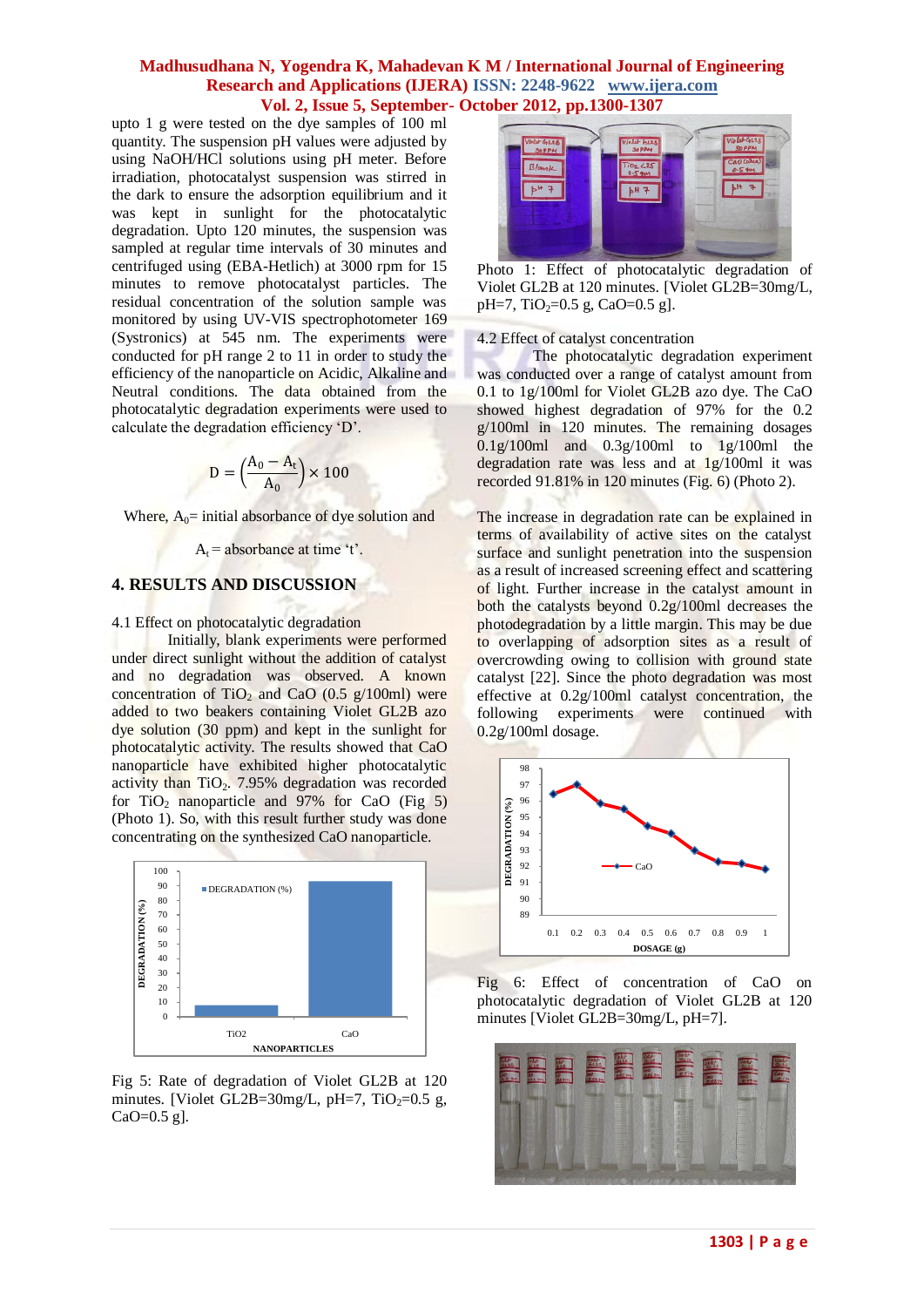Photo 2: Effect of concentration of CaO on photocatalytic degradation of Violet GL2B at 120 minutes [Violet GL2B=30mg/L, pH=7].

#### 4.3 Effect of pH

In order to study the effect of pH on the degradation efficiency of CaO catalyst, the experiments were conducted at pH ranging from 2 to 11. The results showed that pH significantly affected the degradation efficiency (Fig 7) (Photo 3). The degradation rate of Violet GL2B for CaO increased from 94.34% to 97.57% form pH 2 to pH 10 and decreased to 96.88 % at pH 11 in 120 minutes. The maximum degradation rate for CaO nanoparticle was achieved at pH 10. More efficient formation of hydroxyl radicals was found to occur in alkaline medium because, excess of hydroxyl anions increases the formation of OH<sup>'</sup> radicals. Similarly, the NO<sub>2</sub> and Cl groups of the dye molecule may also facilitate the formation of OH<sup>·</sup> radicals and the These OH<sup>·</sup> radicals are the main oxidizing species responsible for photocatalytic degradation (Eq 7-8).

At pH greater than 10, the decrease in degradation efficiency can be explained on the basis of amphoteric nature of CaO. The catalyst surface becomes negatively charged for higher pH values causes the electrostatic repulsion between the catalyst and negatively charged dyes [23].



Fig 7: Effect of pH on photocatalytic degradation of Violet GL2B at irradiation time 120 minutes [CaO = 0.2g/100ml, Violet GL2B= 30 mg/L].



Photo 3: Effect of pH on photocatalytic degradation of Violet GL2B at irradiation time 120 minutes [CaO  $= 0.2g/100$ ml, Violet GL2B= 30 mg/L].

## 4.4 Effect of initial dye concentration

The initial concentration of dye was varied from 30, 60, 90 and 120 mg/L at catalyst loading  $0.2g/100ml$  at pH 10. The Figure 8 (Photo 4) illustrate that the degradation efficiency was inversely affected by the concentration. The decrease in the degradation with increase in dye concentration was ascribed to the equilibrium adsorption of dye on the catalyst surface which results in decrease in the active sites This phenomenon results in the lower formation of OH**·** radicals which were considered as primary oxidizing agents of the organic dye [24].

According to Beer Lambert law, as the initial dye concentration increases, the path length of photons entering the solution decreases. This results in lower photon adsorption on the catalyst particles, and consequently decreases photocatalytic reaction rate [25].







Photo 4: Effect of initial dye concentration on photocatalytic degradation of Violet GL2B [CaO =  $0.2$  g/100ml, pH = 10].

#### 4.5 Effect of sunlight irradiation and catalyst

Figure 9 illustrates the photocatalytic degradation of 30 mg/L of Violet GL2B azo dye in aqueous solution under three different experimental conditions through sunlight alone, Dye/dark/CaO and Dye/sunlight/CaO (Fig 9) (Photo 5 and Photo 6). The degradation rate was found to increase with increase in irradiation time and in presence of sunlight 97.69% degradation was achieved (Dye/CaO/sunlight). When the same concentration of dye solution along with the CaO nanoparticle was magnetically stirred for the same optimum dosage and irradiation time in darkness, only 66.78% degradation was achieved (Dye/Dark/CaO). Degradation was zero for the dye in direct sunlight without adding catalyst (Dye/sunlight).

This result clearly shows that photodegradation occurs more efficiently in presence of sunlight. Under sunlight excitation of catalyst takes place at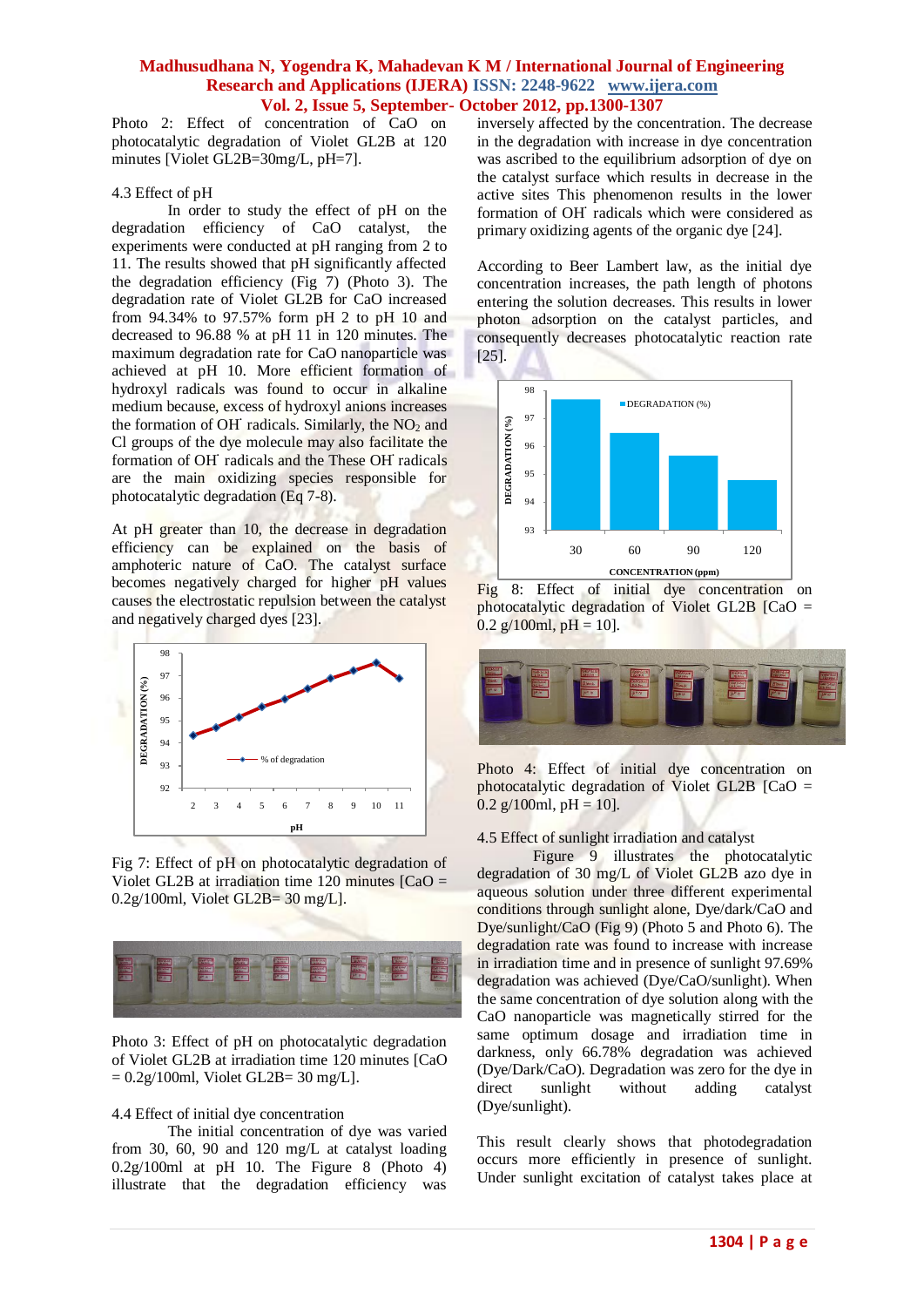rapid rate than in the absence of sunlight. Similar reports have been reported for ZnO assisted photocatalytic degradation of azo dyes such as Congo red, Remozal red RR, and Benzopururine 4B [26,27].



Fig 9: Effect of sunlight irradiation on photocatalytic degradation of Violet GL2B using CaO  $[CaO = 0.2]$ g/100ml, Violet GL2B=30mg/L,  $pH = 10$ .



Photo 5: Sunlight irradiation on photocatalytic degradation of Violet GL2B using CaO [(Dye/CaO/sunlight) CaO = 0.2 g/100ml, Violet  $GL2B=30mg/L$ ,  $pH = 10$ .



Photo 6: Sunlight irradiation on photocatalytic degradation of Violet GL2B using CaO [(Dye/dark/CaO) CaO = 0.2 g/100ml, Violet  $GL2B = 30mg/L$ , pH = 10].

The experiment demonstrated that both sunlight and photocatalyst is needed for the effective destruction of Violet GL2B dye, because it has been established that the photocatalysed degradation of organic matter in solution is initiated by the photo excitation of the semiconductor, followed by the formation of electron

hole pair on the surface of the catalyst. The mechanism of photocatalytic degradation for an azo dye are characterized by nitrogen to nitrogen double bonds  $(N = N)$ . The colour of azo dye is determined by the azo bonds and their associated chromophores and auxochromes. Azo bonds are the most active bonds in azo dye molecules and can be oxidized by positive hole or hydroxyl radical or reduced by electron in the conduction band. The cleavage of - N=N- leads to the discoloration of dyes [28].

Mechanism of the photocatalytic degradation:

| $H_2O + O_2$ <sup>--</sup> $\rightarrow$ OOH <sup>+</sup> + OH <sup>-</sup> ------------------------------(3)            |
|--------------------------------------------------------------------------------------------------------------------------|
|                                                                                                                          |
|                                                                                                                          |
| $OOH+ + H2O + eCB \rightarrow H2O2 + OH-$ ----------------(6)                                                            |
| $H_2O_2 + e_{CB} \rightarrow OH^* + OH^-$ --------------------------------(7)                                            |
| $H_2O_2 + O_2$ <sup>--</sup> $\rightarrow$ OH <sup>+</sup> + OH <sup>-</sup> + O <sub>2</sub> -----------------------(8) |
| OH' / $O_2$ <sup>--</sup> / CaO <sup>++</sup> +dye $\rightarrow$ Dye degradation----------(9)                            |

The mechanism of photocatalytic activity of CaO nanoparticle can be predicted. Under sunlight irradiation CaO molecules get excited and transfer electron to the conduction band (Eq 1). Electron in the conduction band of CaO can reduce molecular oxygen and produce the super oxide radical (Eq 2). Molecular oxygen, adsorbed on the surface of the CaO photocatalyst prevents the hole-electron pair recombination process [39, 30]. Recombination of hole-electron pair decreases the rate of photocatalytic degradation. This radical may form hydrogen peroxide or organic peroxide in the presence of oxygen and organic molecule (Eq 3, 4, 5). Hydrogen peroxide can be generated in another path (Eq 6). Hydrogen peroxide can form hydroxyl radicals which are powerful oxidizing agents (Eq 7, 8). The radicals produced are capable of attacking dye molecules and degrade them (Eq 9).

# **5. CONCLUSION**

In the present study, the degradation efficiency of CaO nanoparticle was found to be higher than procured  $TiO<sub>2</sub>$  nanoparticle for the selected azo dye (Violet GL2B). The synthesis of CaO nanoparticle by solution combustion method is very easy and can be synthesized quickly. The application of CaO nanoparticle has proved to be most effective catalyst than the commercially available  $TiO<sub>2</sub>$  nanoparticle. This can be attributed to the more hydroxyl radicals (OH**·** ) produced in CaO.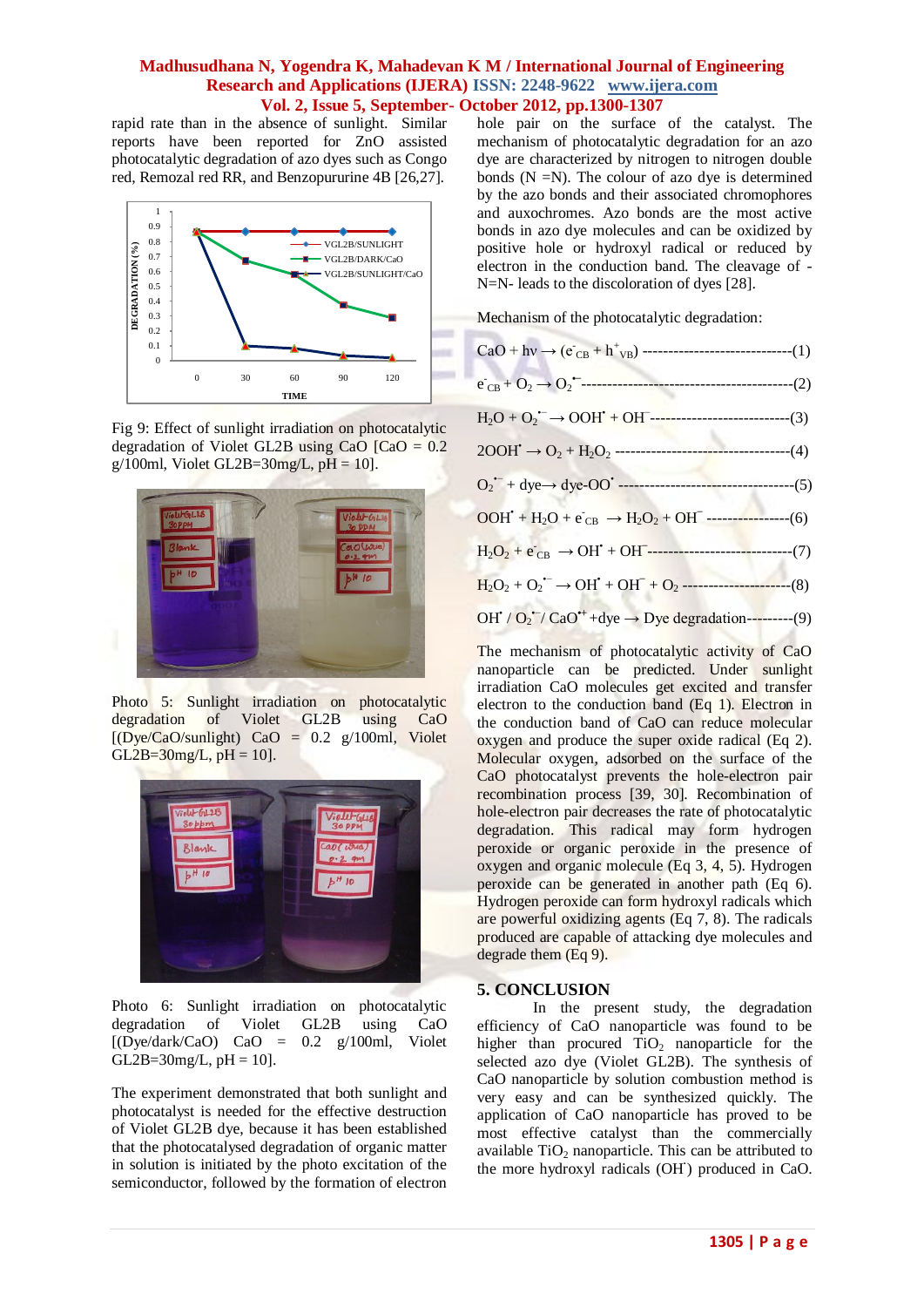Further, the CaO nanoparticle can be used for the treatment of variety of effluents.

#### **ACKNOWLEDGEMENT**

The authors would like to acknowledge their sincere thanks to University Grants Commission, New Delhi for the financial assistance in conducting the present research work.

## **REFERENCES**

- [1] U.G. Akpan, and B.H. Hameed, Parameters affecting the photocatalytic degradation of dyes using  $TiO<sub>2</sub>$  based photocatalysts: A review, *Journal of Hazardous Materials, 170(2-3),* 2009, 520-529.
- [2] A. Giwa, P.O. Nkeonye, K.A. Bello, E.G. Kolawole, and A.M.F. Oliveira Campos, Solar Photocatalytic Degradation of Reactive Yellow 81 and Reactive Violet 1 in Aqueous Solution Containing Semiconductor Oxides, *International Journal of Applied Science and Technology, 2(4),* 2012, 90-105.
- [3] I.K. Konstantinou, and T.A. Albanis,  $TiO<sub>2</sub>$ assisted photocatalytic degradation of azo dyes in aqueous solution: kinetic and mechanistic investigations-A review, *Applied Catalysis B: Environmental, 49(1),* (2004) 1-14.
- [4] A.V. Salker and S.D. Gokakakar, Solar assisted photocatalytic degradation of Amido Black 10B over cobalt, nickel and zinc metalloporphyrins, *International Journal of Physical Sciences 4 (6),* 2009, 377-384.
- [5] N. Madhusudhana, K. Yogendra, and K.M. Mahadevan, Photocatalytic Degradation of Violet GL2B Azo dye by using Calcium Aluminate Nanoparticle in presence of Solar light, *Research Journal of Chemical Sciences, 2(5),* 2012, 72-77.
- [6] Rajesh Sawhney, and Arun Kumar, Congo Red (Azo dye) decolourization by local isolate VT-II inhabiting dye effluent exposed soil, *International Journal of Environmental Sciences, 1(6),* 2011, 1268-1274.
- [7] T. Krutzler, H. Fallmann, P. Maletzky, R. Bauer, S. Malato, and J. Blanco, Solar driven degradation of 4-chlorophenol, *Catalysis Today, 54(2–3),* 1999, 321-327.
- [8] C. Mai, A. Majcherczyk, W. Schormann, and A. Hutterman, Degradation of acrylic copolymers by Fenton's reagent, *Polymer Degradation and Stability, 75(1),* 2002, 107- 712.
- [9] G. Mailhot, A. Asif, and M. Bolte, Degradation of sodium 4-dodecylbenzenesulphonate photoinduced by Fe(III) in aqueous solution, Chemosphere, 41(3), 2000, 363-370.
- [10] H. Azarmidokht, M. Keyanpour-Rad, and M. Pazouki, Photocatalytic Degradation of Organic Dyes with Different Chromophores by Synthesized Nanosize TiO<sub>2</sub> Particles, *World Applied Sciences Journal, 8 (11),* 2010, 1327- 1332.
- [11] S. Mozia, M. Tomaszewska, and A.W. Morawski, Photocatalytic degradation of azo dye Acid Red 18, *Desalination, 185(1-3),* 2005, 449-456.
- [12] N. Madhusudhana, K. Yogendra, K.M. Mahadevan, and Suneel Naik, Photocatalytic Degradation of Coralene Dark Red 2B Azo Dye Using Calcium Zincate Nanoparticle in Presence of Natural Sunlight: An Aid to Environmental Remediation, *International Journal of Chemical Engineering and Applications, 2(4),* 2011, 301-305.
- [13] N. Madhusudhana, K. Yogendra and K.M. Mahadevan, Photocatalytic Degradation of Violet GL2B Azo dye by using Calcium Aluminate Nanoparticle in presence of Solar light, *Research Journal of Chemical Sciences, 2(5),* 2012, 72-77.
- [14] K. Yogendra, K.M. Mahadevan, Suneel Naik, and N. Madhusudhana, Photocatalytic activity of synthetic ZnO composite against Coralene red F3BS dye in presence of solar light, *International Journal of Environmental Sciences, 1(5),* 2011, 839-846.
- [15] K. Yogendra, Suneel Naik, K.M. Mahadevan, and N. Madhusudhana, A comparative study of photocatalytic activities of two different synthesized ZnO composites against Coralene Red F3BS dye in presence of natural solar light, *International Journal of Environmental Sciences and Research, 1(1),* 2011, 11-15.
- [16] H. Gopalappa, K. Yogendra, and K.M. Mahadevan, Solar Photocatalytic degradation of commercial azo dye Acid Orange 7 by synthesized  $CaZnO<sub>2</sub>$  nanoparticle as an effective catalyst, *International Journal of research in chemistry and Environment, 2(3),* 2012, 39-43.
- [17] H. Gopalappa, K. Yogendra, K.M. Mahadevan, and N. Madhusudhana, Solar Photocatalytic Degradation of Orange G (mono azo dye) and C.I. Direct Yellow 50 (di azo dye) by synthesized  $CaZnO<sub>2</sub>$  nanoparticle in aqueous solution, *International Journal of Universal Pharmacy and Life Sciences, 2(4),* 2012, 66-77.
- [18] J.J. Kingsley, K. Suresh, and K.C. Patil, Combustion synthesis of fine particle metal aluminates, *Journal of Materials Science, 25(2),* 1990, 1305-1312.
- [19] C. Kashinath Patil, S.T. Aruna, and T. Mimani, Combustion synthesis: an update, *Current Opinion in Solid State and Materials Science, 6(6),* 2002, 507-512.